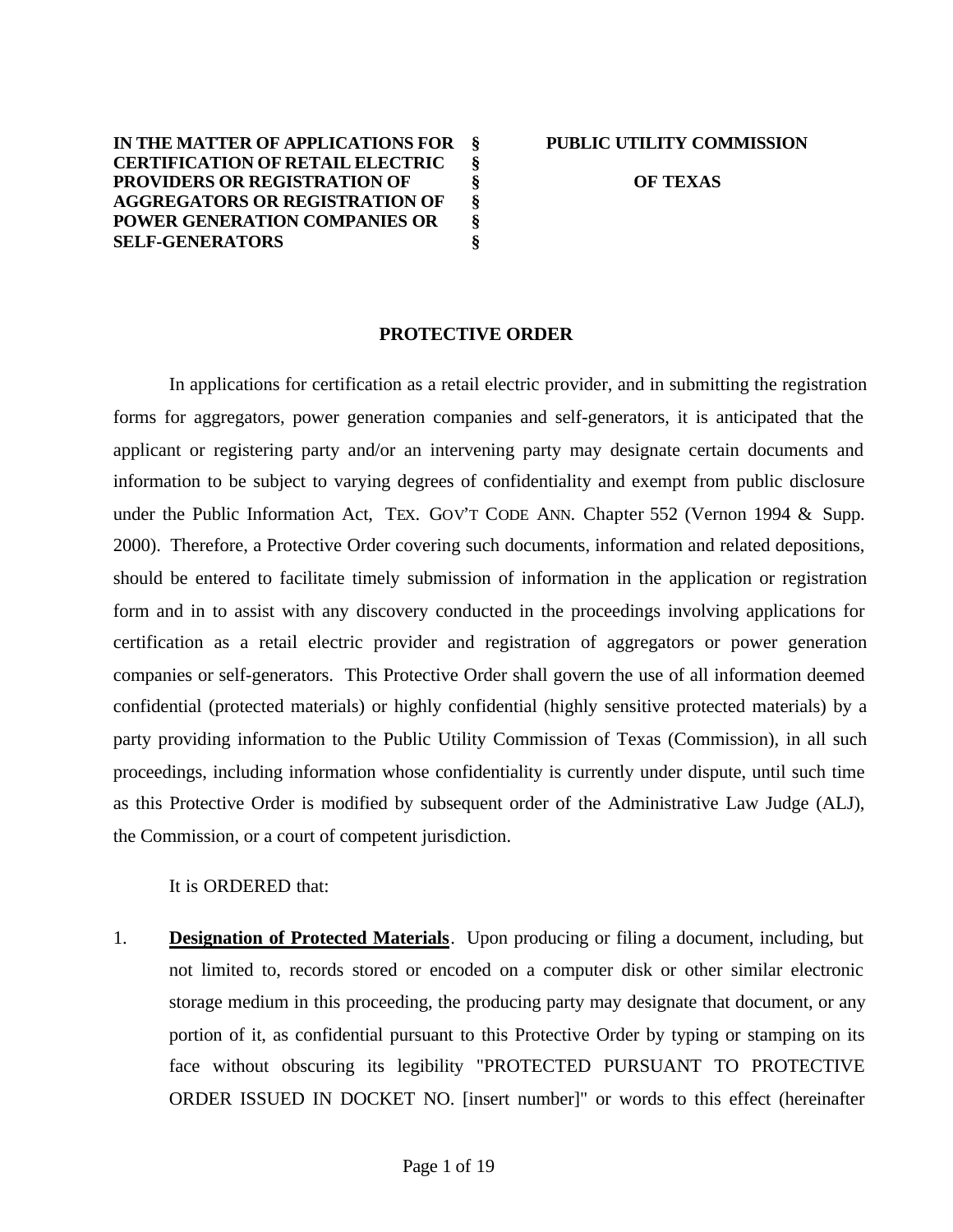referred to as "Protected Materials") and consecutively Bates Stamping each page. Protected Materials and Highly Sensitive Protected Materials include not only the documents so designated, but also the substance of the information contained in the documents and any description, report, summary, or statement about the substance of the information contained in the documents.

- 2. **Materials Excluded from Protected Materials Designation**. "Protected Materials" shall not include any information or document contained in the public files of the Commission or any other federal or state agency, court, or local governmental authority subject to the Texas Public Information Act. "Protected Materials" also shall not include documents or information which at the time of, or prior to disclosure in a proceeding, is or was public knowledge, or which becomes public knowledge other than through disclosure in violation of this Protective Order.
- 3. **Reviewing Party**. For the purposes of this Protective Order, a "Reviewing Party" is any party to a Commission proceeding in connection with an application for certification as a retail electric provider (REP) or with the registration of an aggregator or power generation company or self-generator, and, for purposes of this Order, the Commission's staff .
- 4. **Procedures for Designation of Protected Materials**. On or before the date the Protected Materials or Highly Sensitive Protected Materials are provided to the Commission in the initial application for certification or registration, the producing party shall file with the Commission and deliver to each party to the proceeding a written statement, which may be in the form of an objection, indicating: (1) any and all exemptions to the Public Information Act, TEX. GOV'T CODE ANN., Chapter 552, claimed to be applicable to the alleged Protected Materials, (2) the reasons supporting the providing party's claim that the responsive information is exempt from public disclosure under the Public Information Act and subject to treatment as protected materials, and (3) that counsel for the providing party has reviewed the information sufficiently to state in good faith that the information is exempt from public disclosure under the Public Information Act and merits the Protected Materials designation. Such party also may designate information disclosed at a deposition as Protected Materials by notifying for all parties in writing, within five (5) days after receipt of the transcript of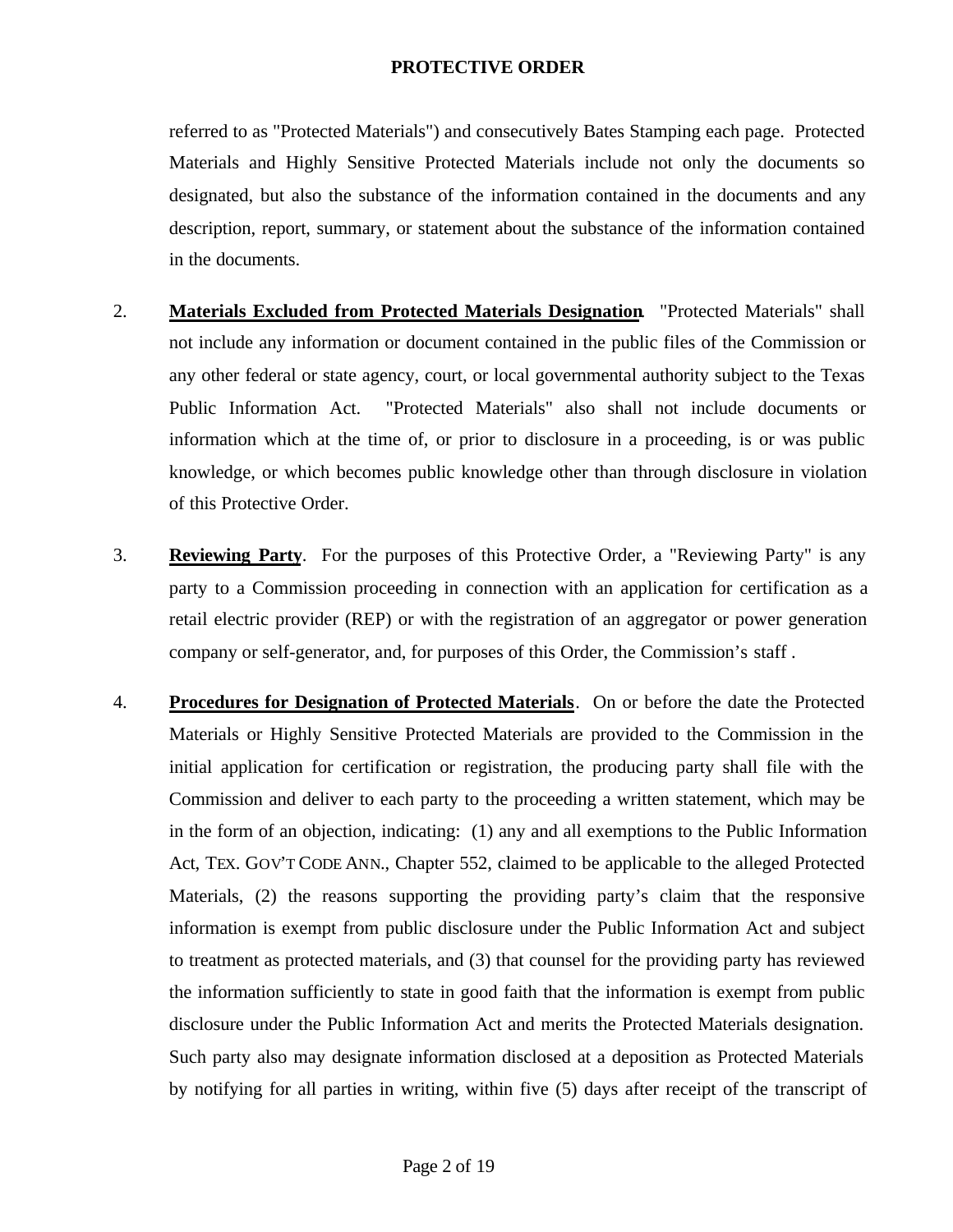such deposition, of the specific pages and lines of the transcript that contain Protected Materials. Each party shall attach or mark a copy of such written statement or statements to the face of the transcript and each copy thereof in its possession, custody, or control.

- 5. **Persons Permitted Access to Protected Materials**. Except as otherwise provided in this Protective Order, a Reviewing Party shall be permitted access to "Protected Materials" only through its "Reviewing Representatives" who have signed the Protective Order Certification Form. Reviewing Representatives of a Reviewing Party include its counsel of record in this proceeding and associated attorneys, paralegals, economists, statisticians, accountants, consultants, or other persons employed or retained by the Reviewing Party and directly engaged in these proceedings. At the request of the PUC Commissioners or their staff, copies of Protected Materials may be produced by the Commission Office of Regulatory Affairs (ORA) or the Office of Policy Development to the Commissioners. The Commissioners and their staff shall be informed of the existence and coverage of this Protective Order and shall observe the restrictions of the Protective Order.
- 6. **Highly Sensitive Protected Material Described**. The term "Highly Sensitive Protected Materials" is a subset of "Protected Materials" and refers to documents or information which a producing party claims is of such a highly sensitive nature that making copies of such documents or information or providing access to such documents to employees of the Reviewing Party (except as set forth herein) would expose a producing party to unreasonable risk of harm, including but not limited to: (a) customer-specific information protected by Section 32.101 $(c)$  of the Public Utility Regulatory Act<sup>1</sup>, (b) contractual information pertaining to contracts that specify that their terms are confidential or which are confidential pursuant to Order entered in litigation to which the producing party is a party or that otherwise applies to the producing party, (c) market-sensitive fuel price forecasts, wholesale transactions information and/or market-sensitive marketing plans; and (d) business operations or financial information that is commercially sensitive. Documents or information so classified by a producing party shall bear the designation without obscuring its legibility "HIGHLY SENSITIVE PROTECTED MATERIALS PROVIDED

 $\overline{a}$ 

<sup>&</sup>lt;sup>1</sup> Public Utility Regulatory Act, TEX. UTIL. CODE ANN., § 32.101 (c) (Vernon 1998 & Supp. 2000) (PURA).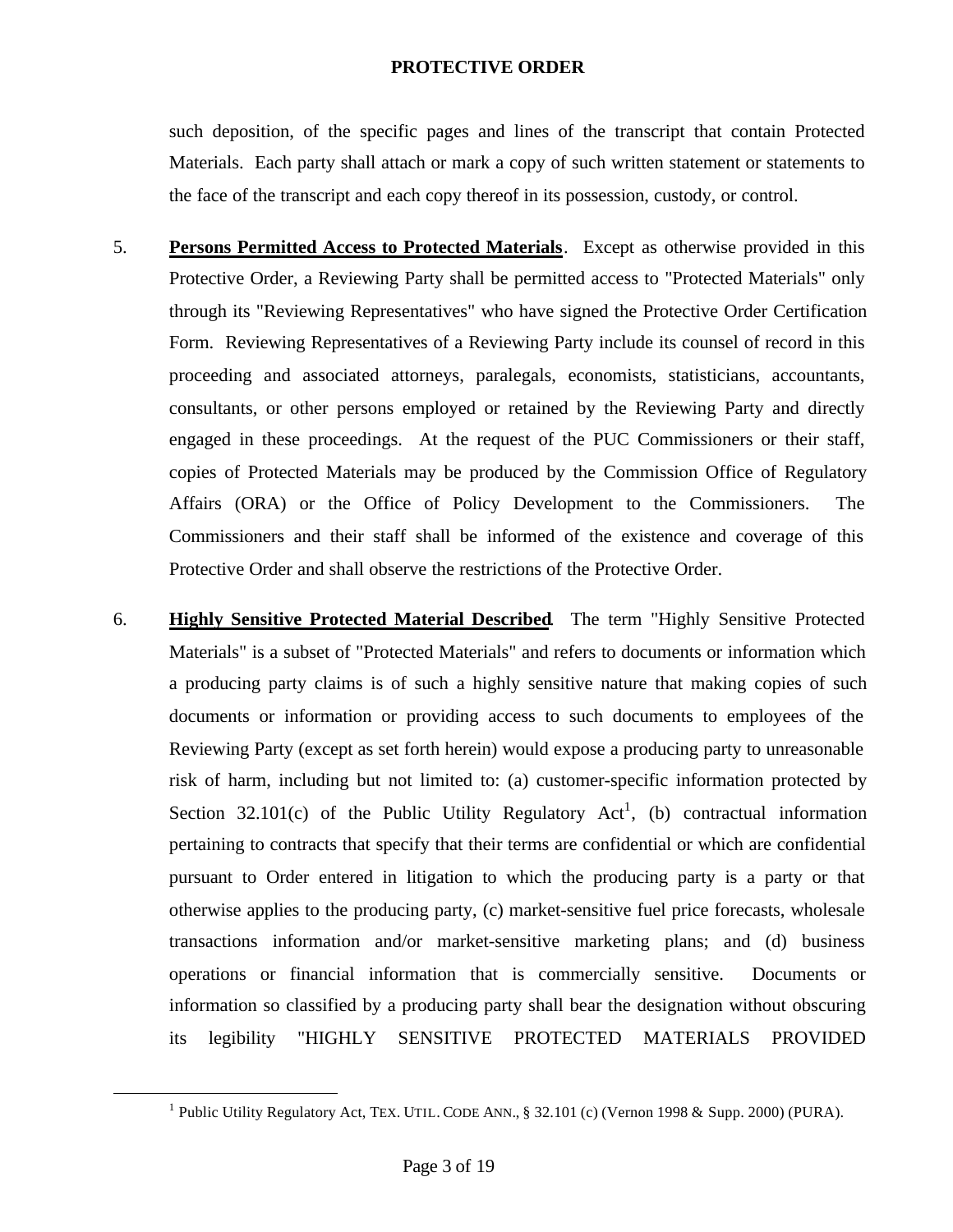PURSUANT TO PROTECTIVE ORDER ISSUED IN DOCKET NO. [insert number]" or words to this effect and shall be consecutively Bates Stamped in accordance with the provisions of this Protective Order. The provisions of this Protective Order pertaining to Protected Materials also apply to Highly Sensitive Protected Materials, except where this Protective Order provides for additional protections for Highly Sensitive Protected Materials. In particular, the procedures herein for challenging the producing party's designation of information as Protected Materials also apply to information that a producing party designates as Highly Sensitive Protected Materials.

- 7. **Restrictions on Copying and Inspection of Highly Sensitive Protected Material**. Except as expressly provided herein, only one copy may be made of any "Highly Sensitive Protected Materials" except that additional copies may be made in order to have sufficient copies for introduction of the material into the evidentiary record if the material is to be offered for admission into the record. A record of any copies that are made of Highly Sensitive Protected Material shall be kept and a copy of the record shall be sent to the producing party at the time the copy or copies are made on request. The record shall include information on the location and the person in possession of the copy. Highly Sensitive Protected Material shall be made available for inspection only at the location or locations provided by the producing party, except as provided by Paragraph 9. Limited notes may be made of Highly Sensitive Protected Materials, and such notes shall themselves be treated as Highly Sensitive Protected Materials unless such notes are limited to a description of the document and a general characterization of its subject matter in a manner that does not state any substantive information contained in the document.
- 8. **Restricting Persons Who May Have Access to Highly Sensitive Protected Material**. With the exception of ORA, The Office of the Attorney General (OAG), and the Office of Public Utility Counsel (OPC), and except as provided herein, the Reviewing Representatives for the purpose of access to Highly Sensitive Protected Materials may be persons who are (i) outside counsel for the Reviewing Party, (ii) outside consultants for the Reviewing Party working under the direction of Reviewing Party's counsel or, (iii) employees of the Reviewing Party working with and under the direction of Reviewing Party's counsel who have been authorized by the presiding officer to review Highly Sensitive Protected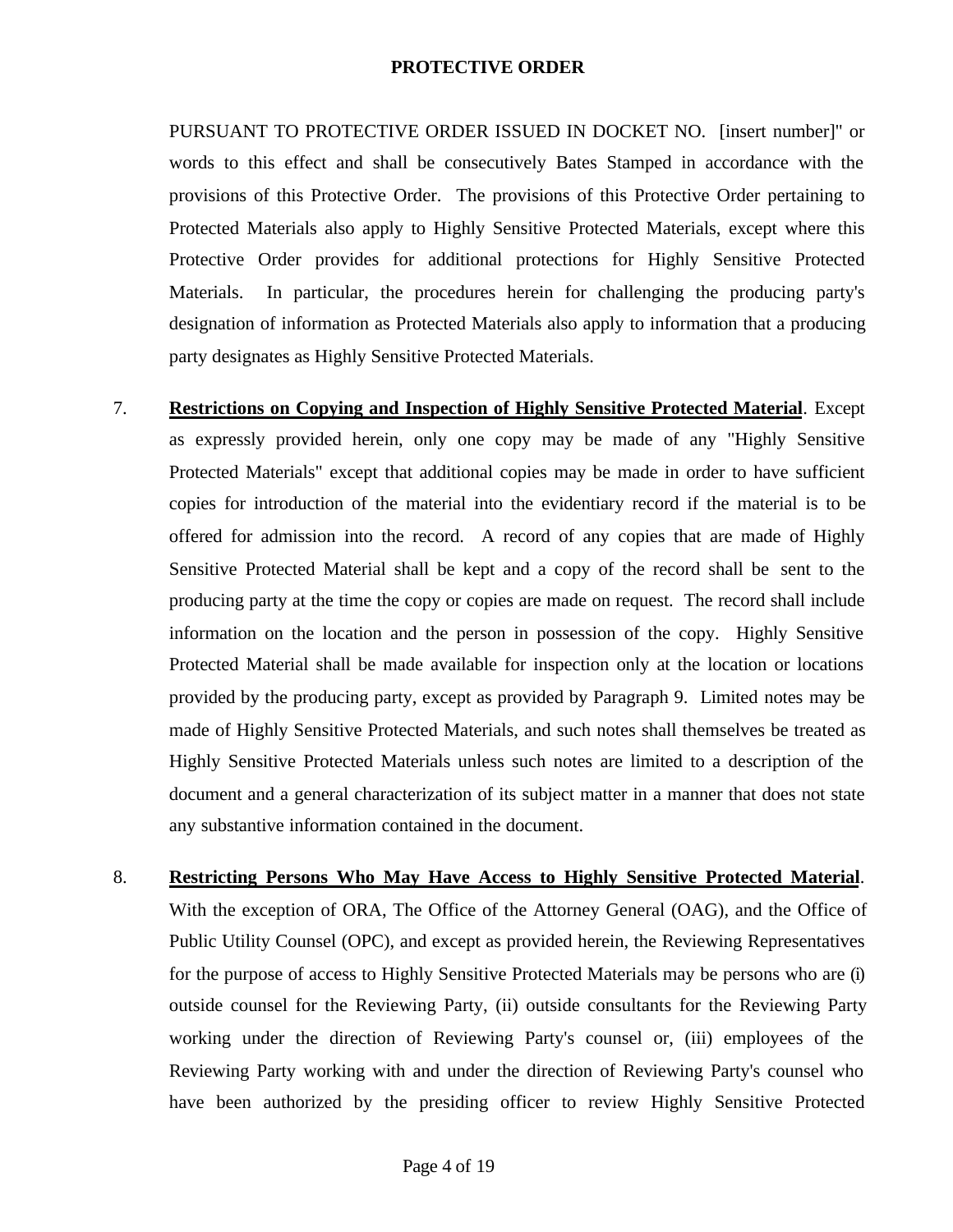Materials. The Reviewing Party shall limit the number of Reviewing Representatives that review each "Highly Sensitive Protected" document to the minimum number of persons necessary. The Reviewing Party is under a good faith obligation to limit access to each portion of any "Highly Sensitive Protected Materials" to two Reviewing Representatives whenever possible. Reviewing Representatives for ORA and OPC, for the purpose of access to Highly Sensitive Protected Materials shall consist of their respective counsel of record in this proceeding and associated attorneys, paralegals, economists, statisticians, accountants, consultants, or other persons employed or retained by them and directly engaged in these proceedings.

- 9. **Copies Provided of Highly Sensitive Protected Material**. A producing party shall provide one copy of "Highly Sensitive Protected Materials" specifically requested by the Reviewing Party to the person designated by the Reviewing Party who must be a person authorized to review Highly Sensitive Protected Material under Paragraph 8, and be either outside counsel or an outside consultant. Other representatives of the reviewing party who are authorized to view Highly Sensitive Material may review the copy of "Highly Sensitive Protected Materials" at the office of the Reviewing Party's representative designated to receive the information. Any Highly Sensitive Protected documents provided to a Reviewing Party may not be copied except as provided in Paragraph 7 and shall be returned along with any copies made pursuant to Paragraph 7 to the producing party within two weeks after the close of the evidence in this proceeding. The restrictions contained herein do not apply to ORA, OPC, and the Office of the Attorney General (OAG) when the OAG is a representing a party to the proceeding.
- 10. **Procedures in Paragraphs 10-14 Apply to ORA, OPC, and the OAG and Control in the Event of Conflict**. The procedures set forth in Paragraphs 10 through 14 apply to responses to requests for documents or information that the producing party designates as "Highly Sensitive Protected Materials" and provides to ORA, OPC, and the OAG in recognition of their purely public functions. To the extent the requirements of Paragraphs 10 through 14 conflict with any requirements contained in other paragraphs of this Protective Order, the requirements of these Paragraphs shall control.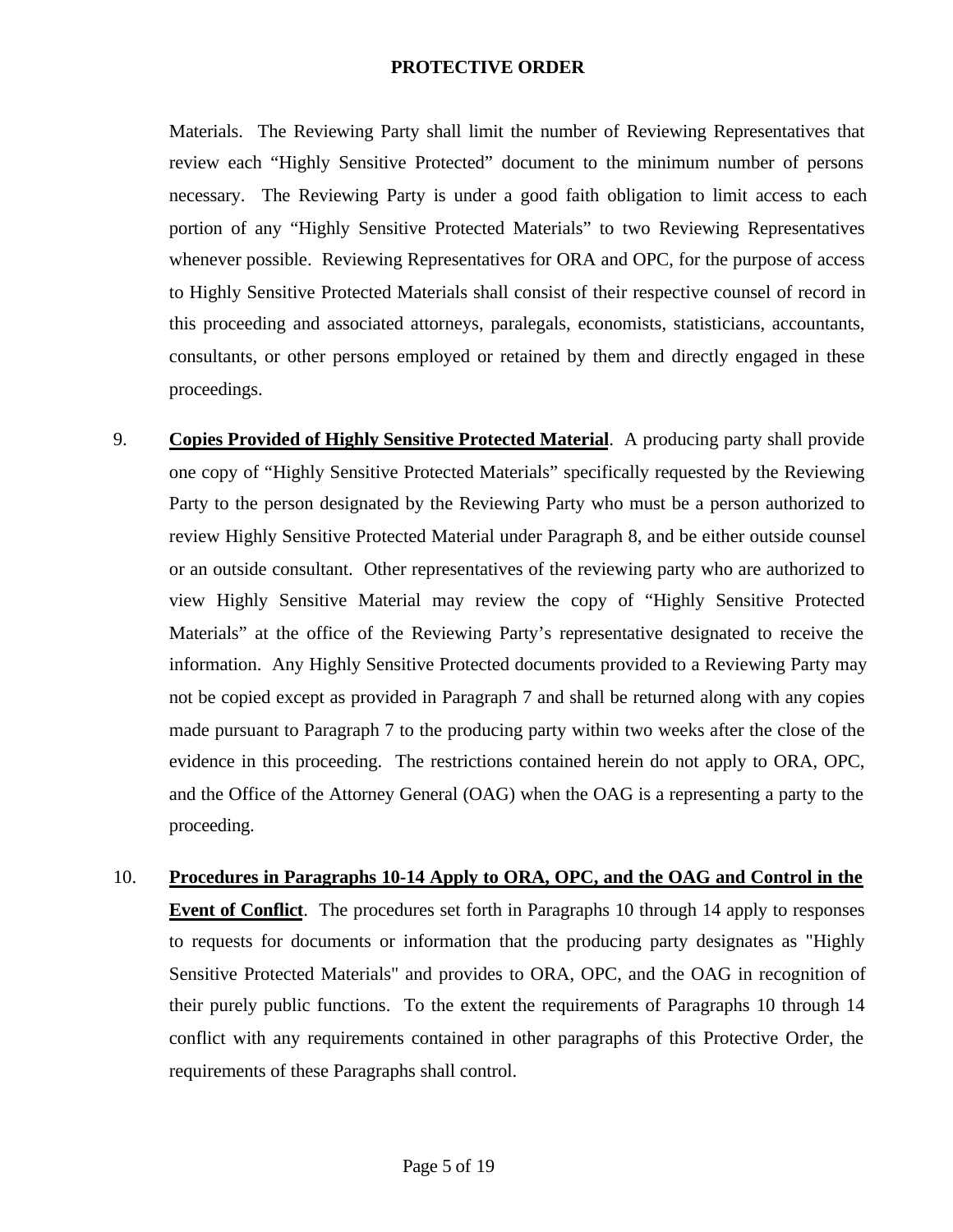- 11. **Copy of Highly Sensitive Protected Material to be Provided to ORA, OPC and the OAG**. When, in response to a request for information by a Reviewing Party, the producing party makes available for review documents or information claimed to be "Highly Sensitive Protected Materials," the producing party shall also deliver one copy of the "Highly Sensitive Protected Materials" to the ORA, OPC (if OPC is a party), and the OAG (if the OAG is representing a party) in Austin, Texas. Provided however, that in the event such "Highly Sensitive Protected Materials" are voluminous, the materials will be made available for review by ORA, OPC (if OPC is a party), and the OAG (if the OAG is representing a party) at the designated office in Austin, Texas. The ORA, OPC (if OPC is a party) and the OAG (if the OAG is representing a party) may request such copies as are necessary of such voluminous material under the copying procedures set forth herein.
- 12. **Delivery of the Copy of Highly Sensitive Protected Material to Staff and Outside Consultants**. The ORA, OPC (if OPC is a party), and the OAG (if the OAG is representing a party) may deliver the copy of "Highly Sensitive Protected Materials" received by them to the appropriate members of their staff for review, provided such staff members first sign the certification provided in Paragraph 15. After obtaining the agreement of the producing party, ORA, OPC, and the OAG (if the OAG is representing a party) may deliver the copy of "Highly Sensitive Protected Materials" received by it to the agreed, appropriate members of their outside consultants for review, provided such outside consultants first sign the certification attached hereto.
- 13. **Restriction on Copying by ORA, OPC and the OAG**. Except as allowed by Paragraphs 7, ORA, OPC and the OAG may not make additional copies of the "Highly Sensitive Protected Materials" furnished to them unless the producing party agrees in writing otherwise, or, upon a showing of good cause, the presiding officer directs otherwise. Limited notes may be made by ORA, OPC (if OPC is a party), and the OAG (if the OAG is representing a party) of Highly Sensitive Protected Materials furnished to them and all such handwritten notes will be treated as Highly Sensitive Protected Materials as are the materials from which the notes are taken.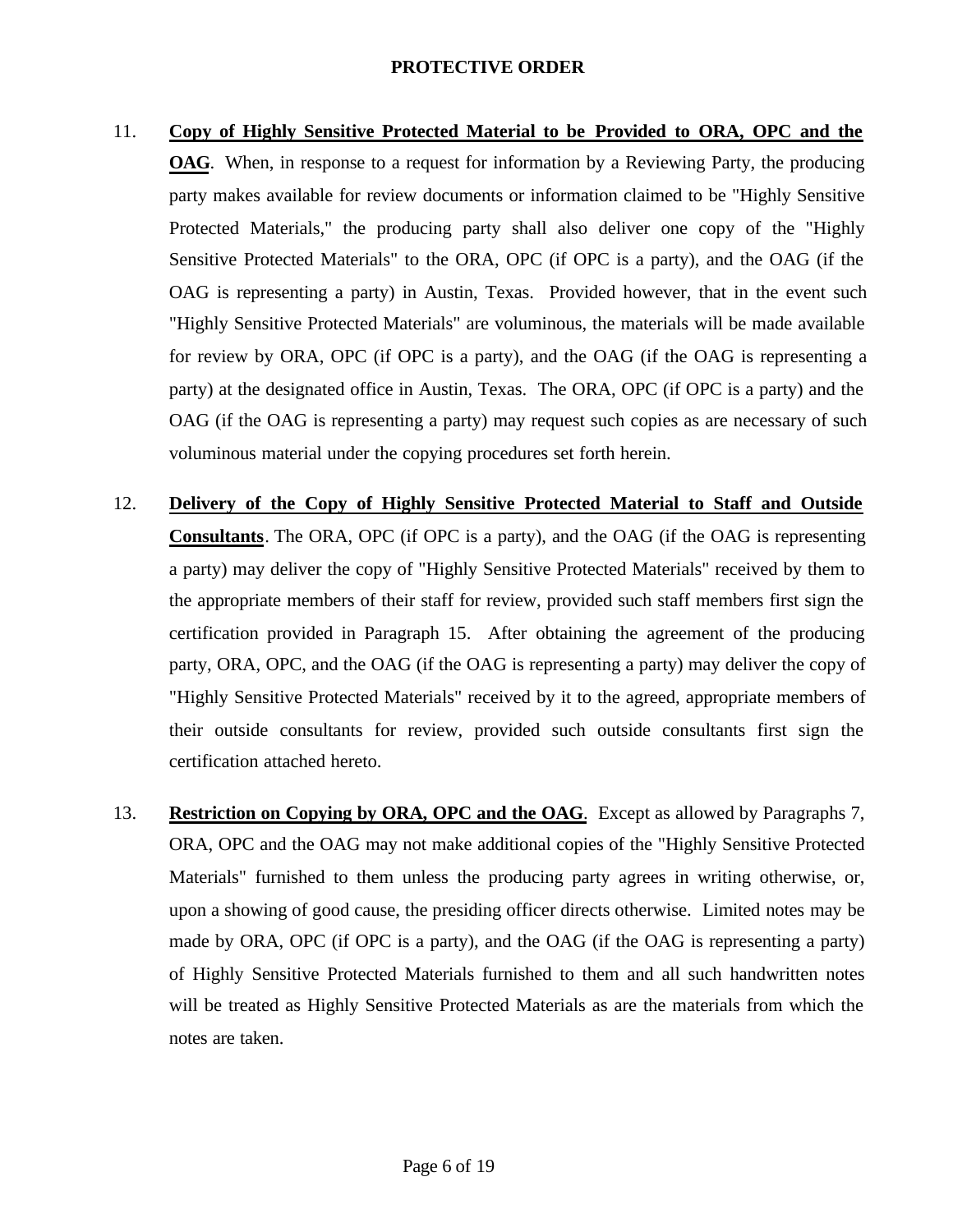- 14. **Public Information Requests**. In the event of a request for any of the "Highly Sensitive Protected Materials" under the Public Information Act, an authorized representative of the Commission OPC, or the OAG may furnish a copy of the requested "Highly Sensitive Protected Materials" to the Open Records Division (ORD) at the OAG together with a copy of this Protective Order after notifying the producing party that such documents are being furnished to the OAG/ORD. Such notification may be provided simultaneously with the delivery of the Highly Sensitive Protected Materials to the OAG/ORD.
- 15. **Required Certification**. Each person who inspects the Protected Materials shall, before such inspection, agree in writing to the following certification set forth in the Attachment to this Protective Order:

I certify my understanding that the Protected Materials are provided to me pursuant to the terms and restrictions of the Protective Order in this docket, and that I have been given a copy of it and have read the Protective Order and agree to be bound by it. I understand that the contents of the Protected Materials, any notes, memoranda, or any other form of information regarding or derived from the Protected Materials shall not be disclosed to anyone other than in accordance with the Protective Order and unless I am an employee of ORA or OPC shall be used only for the purpose of the proceeding in Docket No. \_\_\_. I acknowledge that the obligations imposed by this certification are pursuant to such Protective Order. Provided, however, if the information contained in the Protected Materials is obtained from independent public sources, the understanding stated herein shall not apply.

In addition, Reviewing Representatives who are permitted access to Highly Sensitive Protected Material under the terms of this Protective Order shall, before inspection of such material, agree in writing to the following certification set forth in the Attachment to this Protective Order: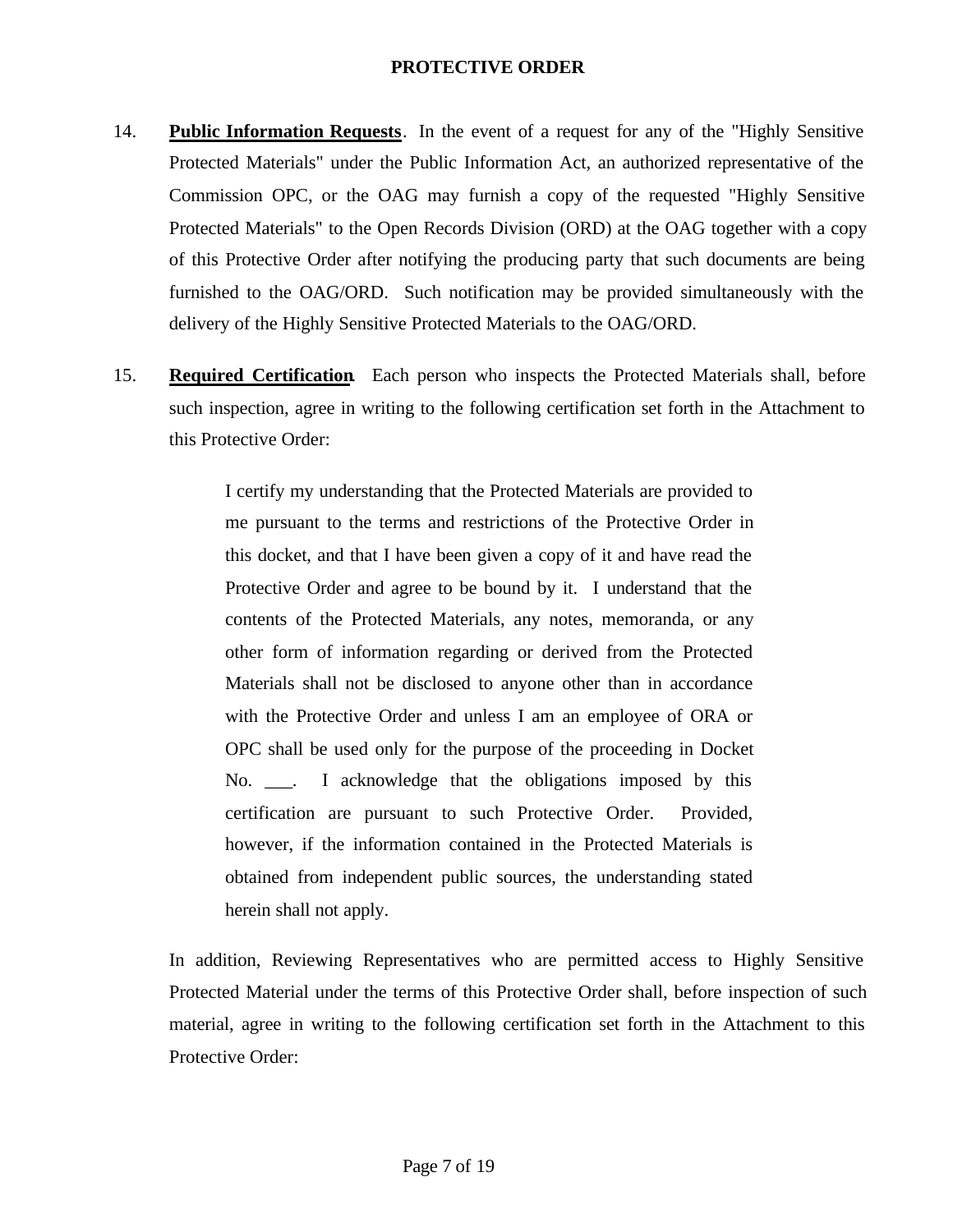I certify that I am eligible to have access to Highly Sensitive Protected Material under the terms of the Protective Order in this docket.

A copy of each signed certification shall be provided by the reviewing party to Counsel for the producing party and served upon all parties of record.

- 16. **Disclosures Between Reviewing Representatives and Continuation of Disclosure Restrictions After a Person is no Longer Engaged in the Proceeding**. Any Reviewing Representative may disclose Protected Materials, other than Highly Sensitive Protected Materials, to any other person who is a Reviewing Representative provided that, if the person to whom disclosure is to be made has not executed and provided for delivery of a signed certification to the party asserting confidentiality, that certification shall be executed prior to any disclosure. A Reviewing Representative may disclose Highly Sensitive Protected Material to other Reviewing Representatives who are permitted access to such material and have executed the additional certification required for persons who receive access to Highly Sensitive Protected Material. In the event that any Reviewing Representative to whom Protected Materials are disclosed ceases to be engaged in these proceedings, access to Protected Materials by that person shall be terminated and all notes, memoranda, or other information derived from the protected material shall either be destroyed or given to another Reviewing Representative of that party who is authorized pursuant to this Protective Order to receive the protected materials. Any person who has agreed to the foregoing certification shall continue to be bound by the provisions of this Protective Order so long as it is in effect, even if no longer engaged in these proceedings.
- 17. **Producing Party to Provide One Copy of Certain Protected Material and Procedures for Making Additional Copies of Such Materials**. Except for Highly Sensitive Protected Materials which shall be provided to the Reviewing Parties pursuant to Paragraph 9, and voluminous Protected Materials, the producing party shall provide a Reviewing Party one copy of the Protected Materials upon receipt of the signed certification described in Paragraph 15. Except for Highly Sensitive Protected Materials, a Reviewing Party may make further copies of Protected Materials for use in this proceeding pursuant to this Protective Order, but a record shall be maintained as to the documents reproduced and the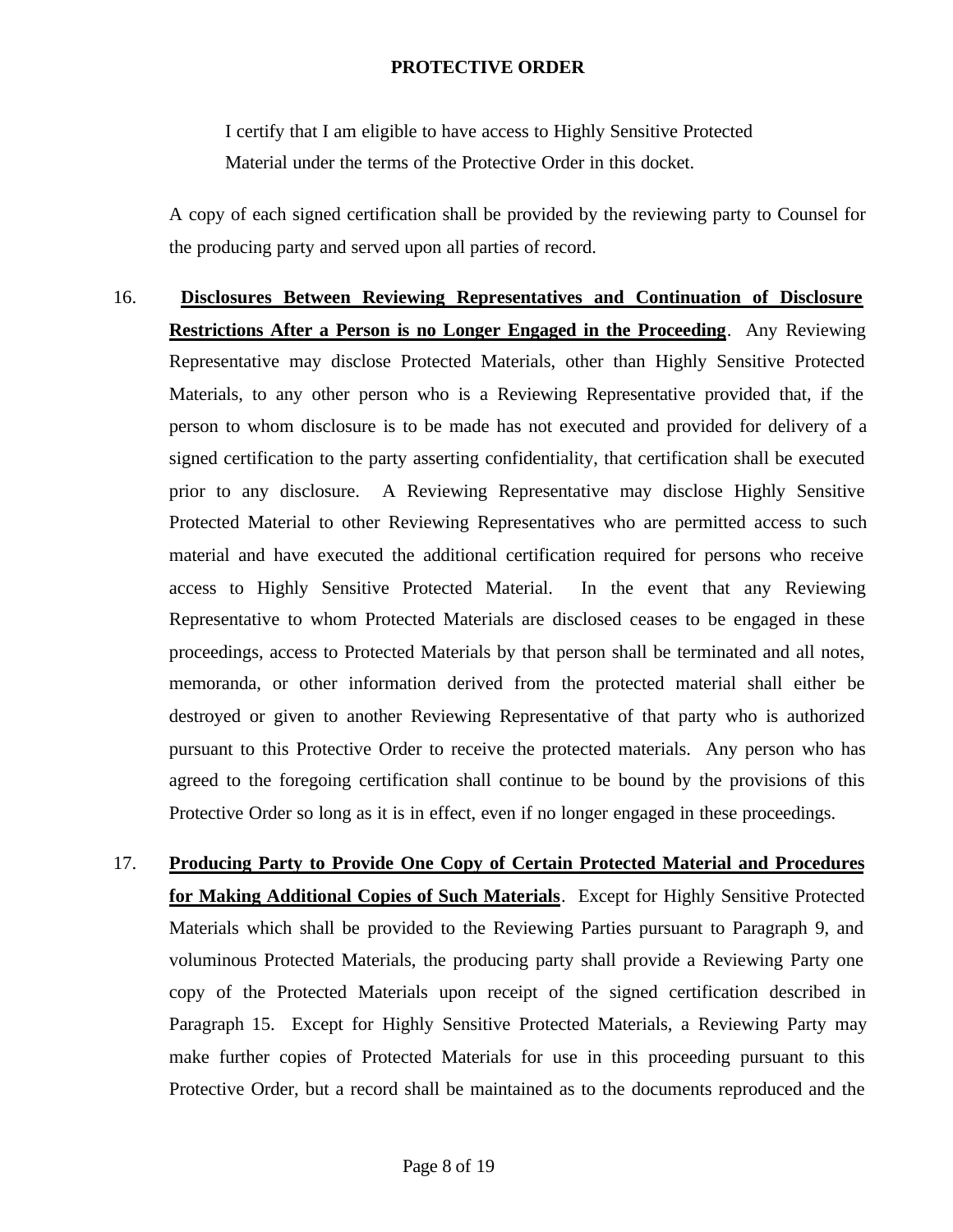number of copies made, and upon request the Reviewing Party shall provide the party asserting confidentiality with a copy of that record.

- 18. **Procedures Regarding Voluminous Protected Materials**. Production of voluminous Protected Materials will be governed by PUC PROC. R. 22.144(h). Voluminous Protected Materials will be made available in the producing party's voluminous room, in Austin, Texas, or at a mutually agreed upon location. Monday through Friday 9:00 a.m. to 5:00 p.m. (except on state or Federal holidays), and at other mutually convenient times upon reasonable request.
- 19. **Reviewing Period Defined**. The Protected Materials may be reviewed only during the "reviewing period," which shall commence upon entry of this Protective Order and continue until the expiration of the Commission's plenary jurisdiction. The reviewing period shall reopen if the Commission regains jurisdiction due to a remand as provided by law. Protected materials that are admitted into the evidentiary record or accompanying the evidentiary record as offers of proof may be reviewed throughout the pendency of this proceeding and any appeals.
- 20. **Procedures for Making Copies of Voluminous Protected Materials**. Other than Highly Sensitive Protected Materials, Reviewing Parties may take notes regarding the information contained in voluminous Protected Materials made available for inspection or they may make photographic, mechanical or electronic copies of the Protected Materials, subject to the conditions hereof; provided, however, that before photographic, mechanical or electronic copies can be made, the Reviewing Party seeking photographic, mechanical or electronic copies must complete a written receipt for copies on the attached form identifying each piece of Protected Materials or portions thereof the Reviewing Party will need.
- 21. **Protected Materials to be Used Solely for the Purposes of These Proceedings**. All Protected Materials shall be made available to the Reviewing Parties and their Reviewing Representatives solely for the purposes of these proceedings. Access to the Protected Materials may not be used in the furtherance of any other purpose, including, without limitation, (1) any other pending or potential proceeding involving any claim, complaint, or other grievance of whatever nature, except appellate review proceedings that may arise from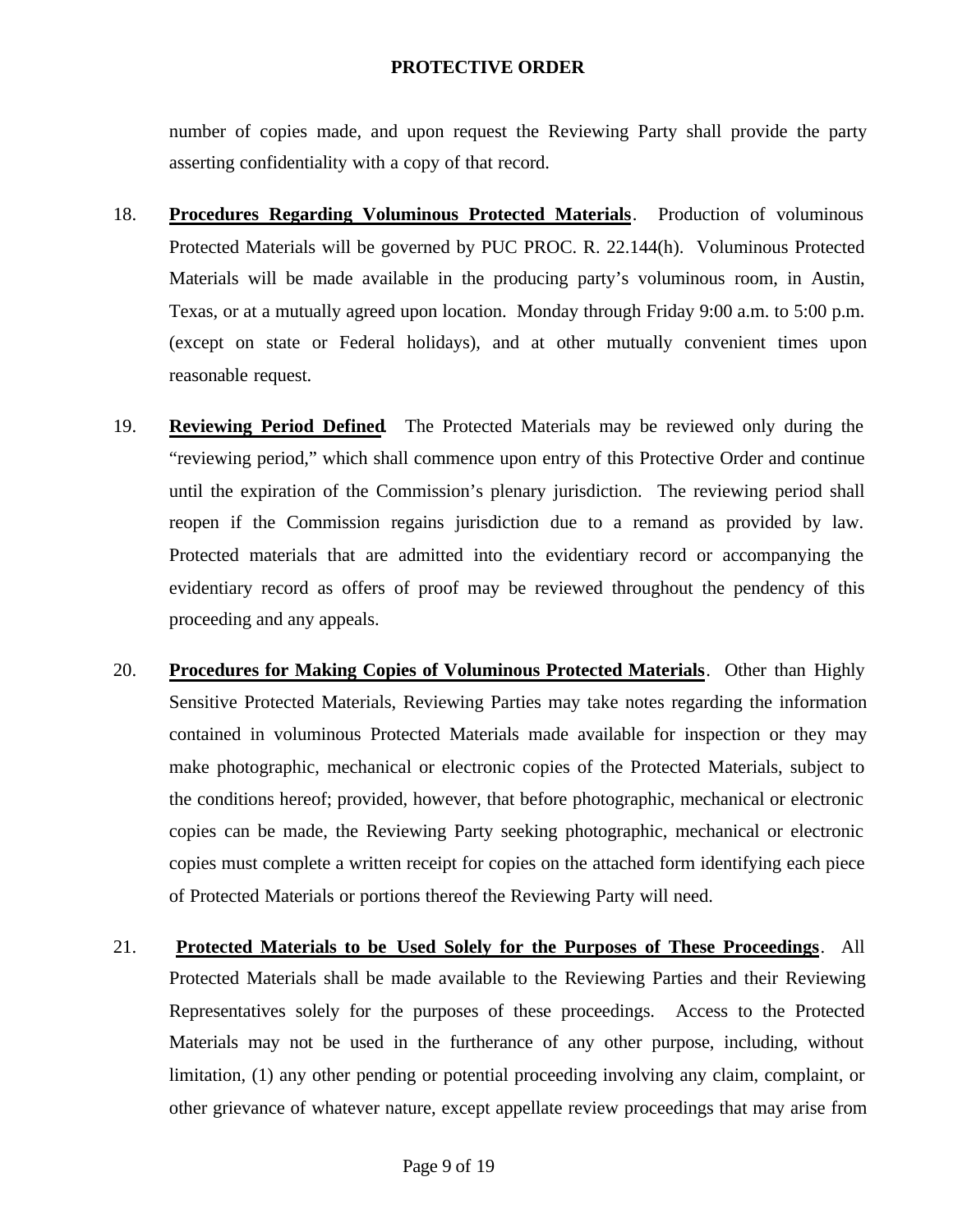or be subject to these proceedings, or (2) any business or competitive endeavor of whatever nature. Because of their statutory regulatory obligations, these restrictions do not apply to ORA or OPC.

- 22. **Procedures for Confidential Treatment of Protected Materials and Information Derived from those Materials**. Protected Materials, as well as a Reviewing Party's notes, memoranda, or other information regarding or derived from the Protected Materials are to be treated confidentially by the Reviewing Party and shall not be disclosed or used by the Reviewing Party except as permitted and provided in this Protective Order. Information derived from or describing the Protected Materials shall be maintained in a secure place and shall not be placed in the public or general files of the Reviewing Party except in accordance with the provisions of this Protective Order. A Reviewing Party must take all reasonable precautions to insure that the Protected Materials including notes and analyses made from Protected Materials that disclose Protected Materials are not viewed or taken by any person other than a Reviewing Representative of a Reviewing Party.
- 23. **Procedures for Submission of Protected Materials**. If a Reviewing Party tenders for filing any Protected Materials, including Highly Sensitive Protected Materials, or any written testimony, exhibit, brief, motion or other type of pleading or other submission at the Commission or before any other judicial body that quotes from Protected Materials or discloses the content of Protected Materials, the confidential portion of such submission shall be filed and served in sealed envelopes or other appropriate containers endorsed to the effect that they contain Protected Material or Highly Sensitive Protected Material and are sealed pursuant to this Protective Order. If filed at the Commission, such documents shall be marked "PROTECTED MATERIAL" and shall be filed under seal with the presiding officer and served under seal to the counsel of record for the Reviewing Parties. The presiding officer may subsequently, on his/her own motion or on motion of a party, issue a ruling respecting whether or not the inclusion, incorporation or reference to Protected Materials is such that such submission should remain under seal. If filing before a judicial body, the filing party (1) shall notify the party which provided the information within sufficient time so that the providing party may seek a temporary sealing order, and (2) shall otherwise follow the procedures set forth in Rule 76a, Texas Rules of Civil Procedure.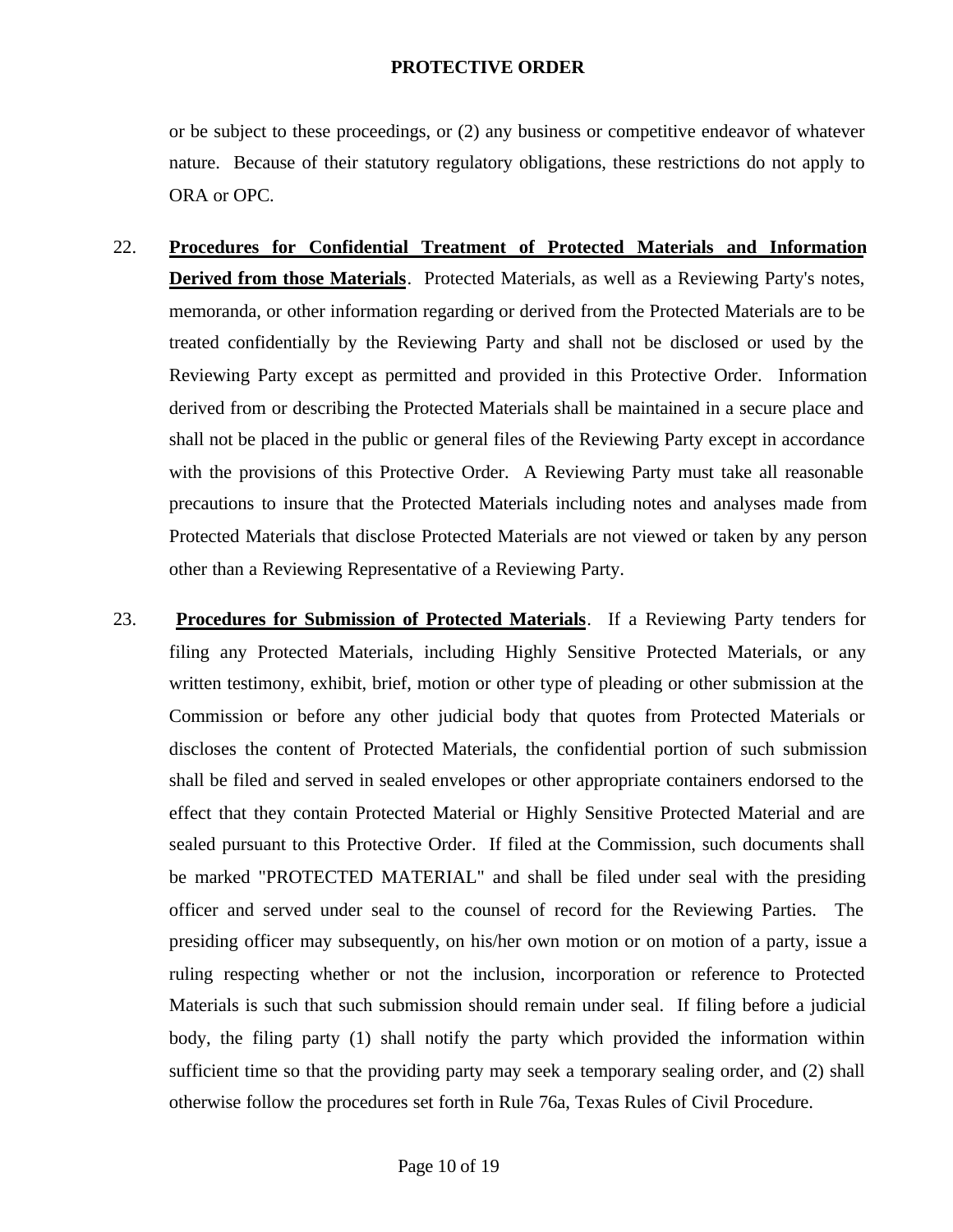- 24. **Maintenance of Protected Status of Materials During Pendency of Appeal of Order Holding Materials are not Protected Materials**. In the event that the presiding officer at any time in the course of this proceeding finds that all or part of the Protected Materials are not confidential or proprietary, by finding, for example, that such materials have entered the public domain or materials claimed to be Highly Sensitive Protected Materials are only Protected Materials, those materials shall nevertheless be subject to the protection afforded by this Protective Order for three (3) full working days, unless otherwise ordered, from the date the party asserting confidentiality receives notice of the presiding officer's order. Such notification will be by written communication faxed or electronically mailed to the producing party's representative. This provision establishes a deadline for appeal of a presiding officer's order to the Commission. In the event an appeal to the Commissioners is filed within those three (3) working days from notice, the Protected Materials shall be afforded the confidential treatment and status provided in this Protective Order during the pendency of such appeal. Neither the party asserting confidentiality nor any Reviewing Party waives its right to seek additional administrative or judicial remedies after the Commission's denial of any appeal.
- 25. **Notice of Intent to Use Protected Materials or Change Materials Designation**. Parties intending to use Protected Materials shall notify the other parties prior to offering them into evidence or otherwise disclosing such information into the record of the proceeding. During the Reviewing Period, in the event that a Reviewing Party wishes to disclose Protected Materials to any person to whom disclosure is not authorized by this Protective Order, or wishes to have changed the designation of certain information or material as Protected Materials by alleging, for example, that such information or material has entered the public domain, such Reviewing Party shall first file and serve on all parties written notice of such proposed disclosure or request for change in designation, identifying with particularity each of such Protected Materials. A Reviewing Party shall at any time be able to file a written motion to challenge the designation of information as Protected Materials.
- 26. **Procedures to Contest Disclosure or Change in Designation**. In the event that the party asserting confidentiality wishes to contest a proposed disclosure or request for change in designation, the party asserting confidentiality shall file with the appropriate presiding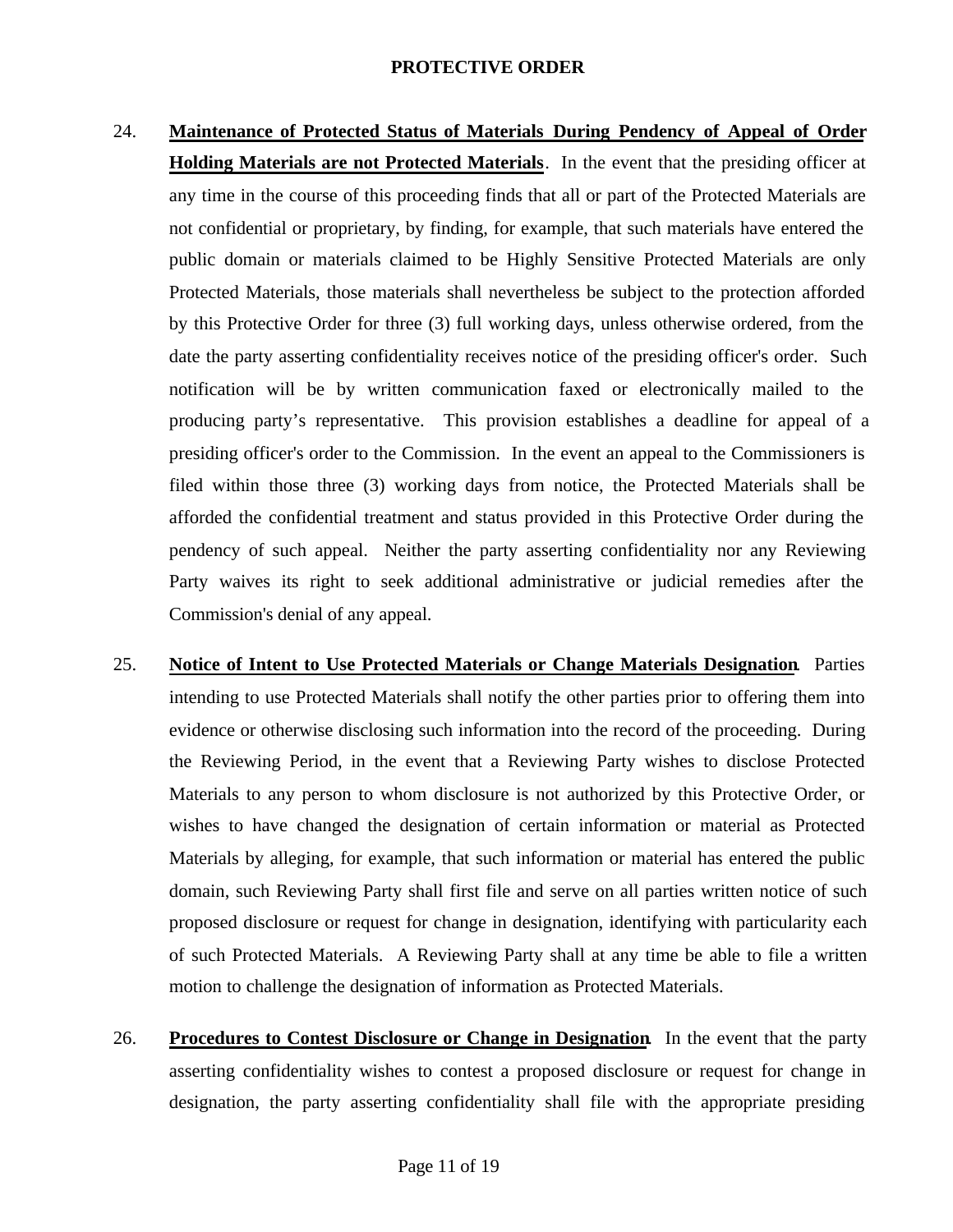officer its objection to a proposal, with supporting affidavits, if any, within five (5) working days after receiving such notice of proposed disclosure or change in designation, or within ten (10) working days if the protected materials are protected by virtue of a third party's privilege or interest. Failure of the party asserting confidentiality to file such an objection within this period shall be deemed a waiver of objection to the proposed disclosure or request for change in designation. Within five (5) working days after the party asserting confidentiality files its objection and supporting materials, the party challenging confidentiality may respond. Any such response shall include a statement by counsel for the party challenging such confidentiality that he or she has reviewed all portions of the materials in dispute and without disclosing the Protected Materials, a statement as to why the Protected Materials should not be held to be confidential under current legal standards, or alternatively that the party asserting confidentiality for some reason did not allow such counsel to review such materials. If either party wishes to submit the material in question for in camera inspection, it shall do so no later than five (5) working days after the party challenging confidentiality has made its written filing.

- 27. **Procedures for Presiding Officer Determination Regarding Proposed Disclosure or Change in Designation**. If the party asserting confidentiality files an objection, the appropriate presiding officer will determine whether the proposed disclosure or change in designation is appropriate. Upon the request of either the producing or reviewing party or upon the presiding officer's own initiative, the presiding officer may conduct a prehearing conference. The burden is on the party asserting confidentiality to show that such proposed disclosure or change in designation should not be made. If the presiding officer determines that such proposed disclosure or change in designation should be made, disclosure shall not take place earlier than three (3) full working days after such determination unless otherwise ordered. No party waives any right to seek additional administrative or judicial remedies concerning such presiding officer's ruling.
- 28. **Maintenance of Protected Status During Periods Specified for Challenging Various Orders**. Any party electing to challenge, in the courts of this state, a Commission or presiding officer determination allowing disclosure or a change in designation shall have a period of ten (10) days from: (i) the date of an unfavorable Commission order or (ii) if the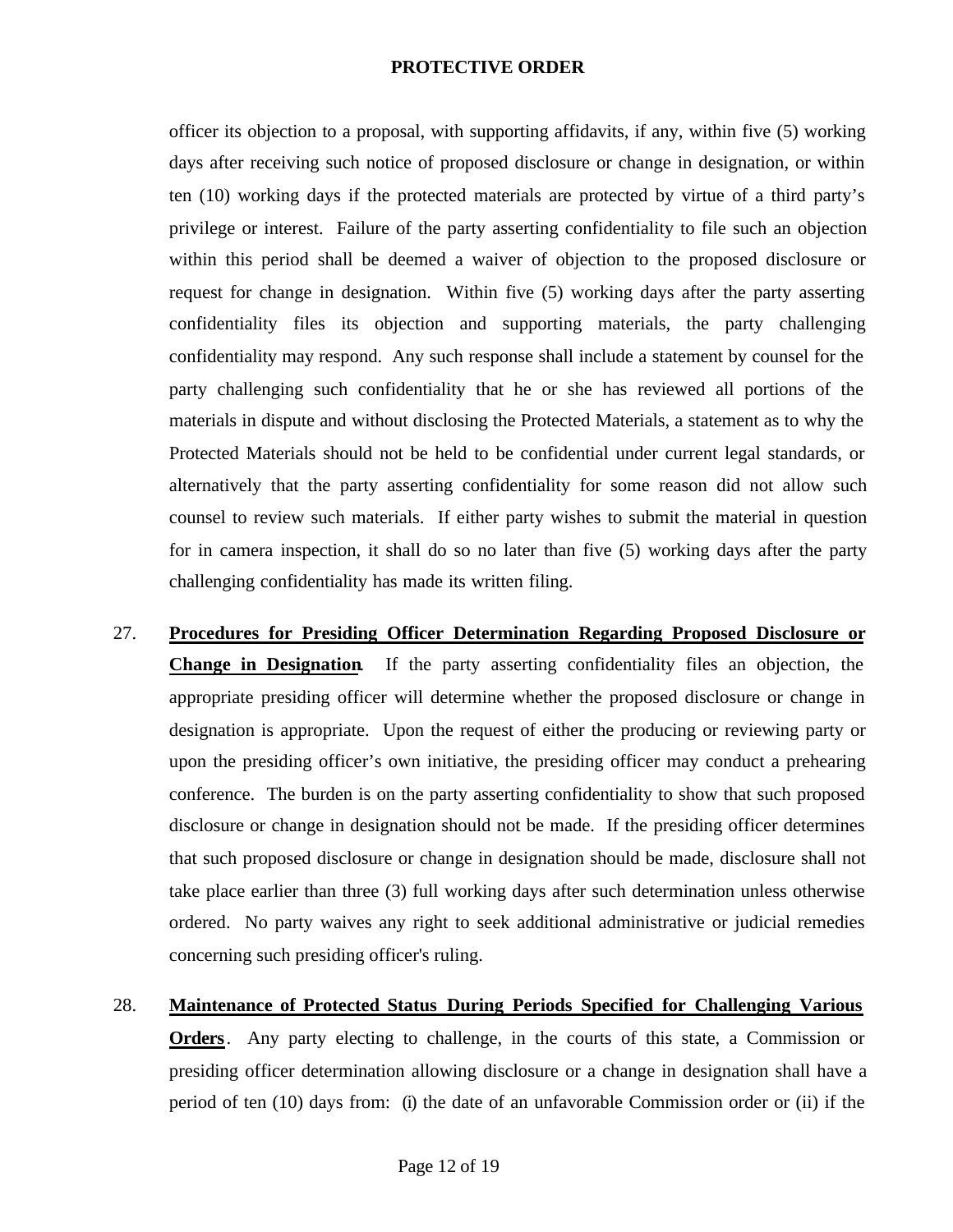Commission does not rule on an appeal of an interim order, the date an appeal of an interim order to the Commission is overruled by operation of law, to obtain a favorable ruling in state district court. Any party challenging a state district court determination allowing disclosure or a change in designation shall have an additional period of ten (10) days from the date of the order to obtain a favorable ruling from a state appeals court. Finally, any party challenging a determination of a state appeals court allowing disclosure or a change in designation shall have an additional period of ten (10) days from the date of the order to obtain a favorable ruling from the state supreme court, or other appellate court. All Protected Materials shall be afforded the confidential treatment and status provided for in this Protective Order during the periods for challenging the various orders referenced in this Subparagraph. For purposes of this paragraph, a favorable ruling of a state district court, state appeals court, Supreme Court or other appellate court includes any order extending the deadlines set forth in this paragraph.

- 29. **Other Grounds for Objection to Use of Protected Materials Remain Applicable**. Nothing in this Protective Order shall be construed as precluding any party from objecting to the use of Protected Materials on grounds other than confidentiality, including the lack of required relevance. Nothing in this Protective Order constitutes a waiver of the right to argue for more disclosure, provided, however, that unless and until such additional disclosure is order by the Commission or a court, all parties will abide by the restrictions imposed by the Protective Order.
- 30. **Protection of Materials from Unauthorized Disclosure** . All notices, applications, responses or other correspondence shall be made in a manner which protects Protected Materials from unauthorized disclosure.
- 31. **Return of Copies of Protected Materials and Destruction of Information Derived from Protected Materials**. Following the conclusion of these proceedings, each Reviewing Party must, no later than thirty (30) days following receipt of the notice described below, return to the party asserting confidentiality all copies of the Protected Materials provided by that party pursuant to this Protective Order and all copies reproduced by a Reviewing Party, and counsel for each Reviewing Party must provide to the party asserting confidentiality a letter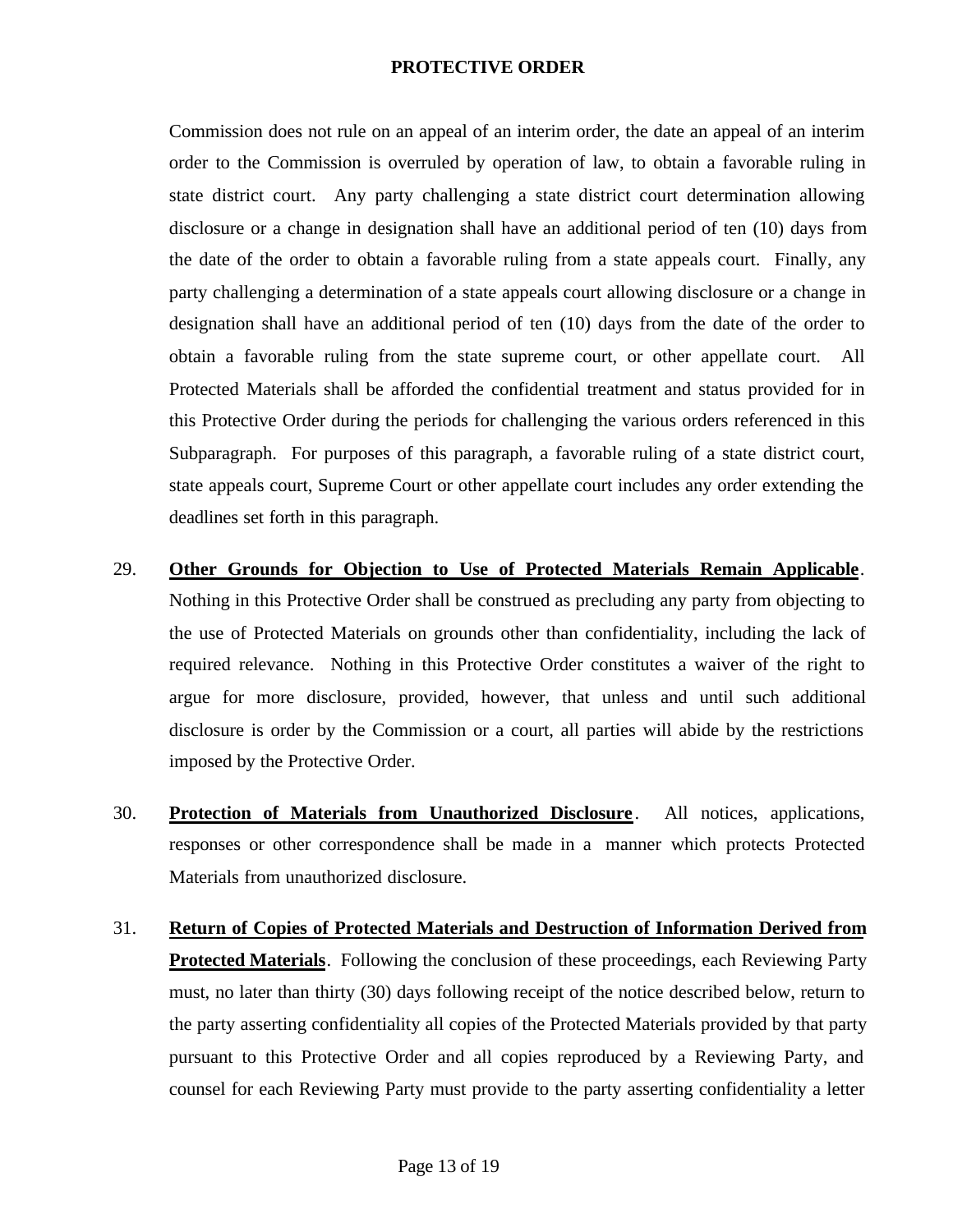by counsel that, to the best of his or her knowledge, information, and belief, all copies of notes, memoranda, and other documents regarding or derived from the Protected Materials (including copies of Protected Materials) that have not been so returned, if any, have been destroyed, other than notes, memoranda, or other documents which contain information in a form which, if made public, would not cause disclosure of the substance of Protected Materials. As used in this Protective Order, "conclusion of these proceedings" refers to the exhaustion of available appeals, or the running of the time for the making of such appeals, as provided by applicable law. If, following any appeal, the Commission conducts a remand proceeding, then the "conclusion of these proceedings" is extended by the remand to the exhaustion of available appeals of the remand, or the running of the time for making such appeals of the remand, as provided by applicable law. Promptly following the conclusion of these proceedings, counsel for the party asserting confidentiality will send a written notice to all other parties, reminding them of their obligations under this Paragraph. Nothing in this Paragraph shall prohibit counsel for each Reviewing Party from retaining two (2) copies of any filed testimony, brief, application for rehearing, hearing exhibit or other pleading which refers to Protected Materials provided that any such Protected Materials retained by counsel shall remain subject to the provisions of this Protective Order.

- 32. **Applicability of Other Law**. This Protective Order is subject to the requirements of the Public Information Act<sup>2</sup>, the Open Meetings Act<sup>3</sup>, and any other applicable law, provided that parties subject to those acts will give the party asserting confidentiality notice, if possible under those acts, prior to disclosure pursuant to those acts.
- 33. **Procedures for Release of Information Under Order**. If required by order of a governmental or judicial body, the Reviewing Party may release to such body the confidential information required by such order; provided, however, that (1) the Reviewing Party shall notify the party asserting confidentiality of such order at least five (5) calendar days in advance of the release of the information in order for the party asserting confidentiality to contest any release of the confidential information; (2) the Reviewing

 $\overline{a}$ 

<sup>&</sup>lt;sup>2</sup> TEX. GOV'T CODE ANN. § 552.111 (Vernon 1994 & Supp. 2000)

 $3$  TEX. GOV'T CODE ANN. § 551.001 (Vernon 1994 & Supp. 2000)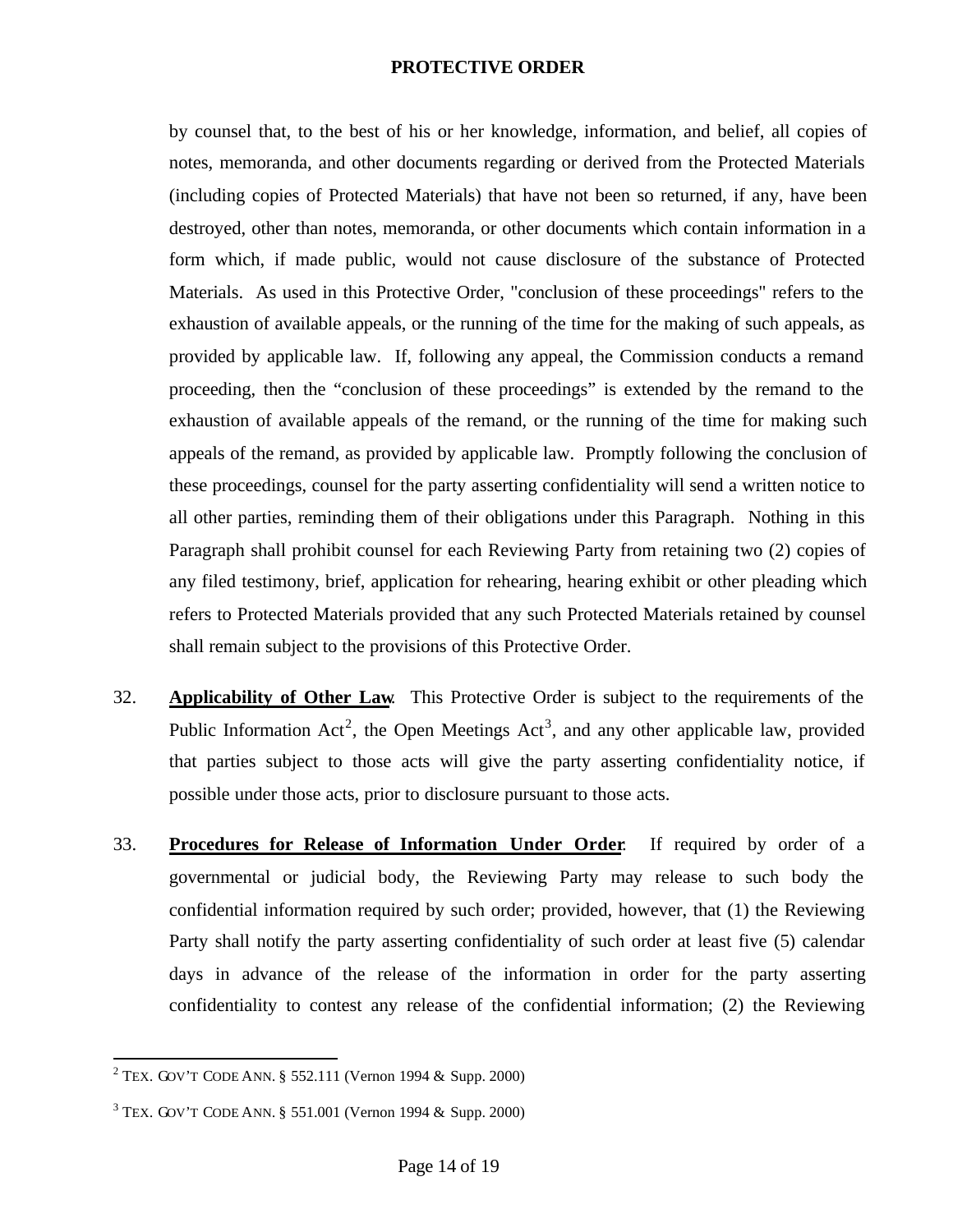Party shall notify the producing party that there is a request for such information within five (5) calendar days of the date the Reviewing Party is notified of the request for information; and (3) the Reviewing Party shall use its best efforts to prevent such materials from being disclosed to the public. The terms of this Protective Order do not preclude the Reviewing Party from complying with any valid and enforceable order of a state or federal court with competent jurisdiction specifically requiring disclosure of Protected Materials earlier than contemplated herein.

- 34. **Best Efforts Defined**. The term "best efforts" as used in the preceding paragraph requires that the Reviewing Party attempt to ensure that disclosure is not made unless such disclosure is pursuant to a final order of a Texas governmental or Texas judicial body or written opinion of the Texas Attorney General which was sought in compliance with the Public Information Act. The Reviewing Party is not required to delay compliance with a lawful order to disclose such information but is simply required to timely notify the party asserting confidentiality, or its counsel, that it has received a challenge to the confidentiality of the information and that the Reviewing Party will either proceed under the provisions of §552.301 of the Public Information Act, or intends to comply with the final governmental or court order.
- 35. **Notify Defined**. "Notify" for purposes of Paragraphs 33 and 34 shall mean written notice to the party asserting confidentiality at least five (5) calendar days prior to release; including when a Reviewing Party receives a request under the Public Information Act. However, the Commission, OPC, or OAG may provide a copy of Protected Materials to the Open Records Division of the OAG as provided herein.
- 36. **Requests for Non-Disclosure** . If the producing party asserts that the requested information should not be disclosed at all, or should not be disclosed to certain parties under the protection afforded by this Order, the producing party shall tender the information for in camera review to the presiding officer within 10 calendar days of the request. At the same time, the producing party shall file and serve on all parties its argument, including any supporting affidavits, in support of its position of non-disclosure. The burden is on the producing party to establish that the material should not be disclosed. The producing party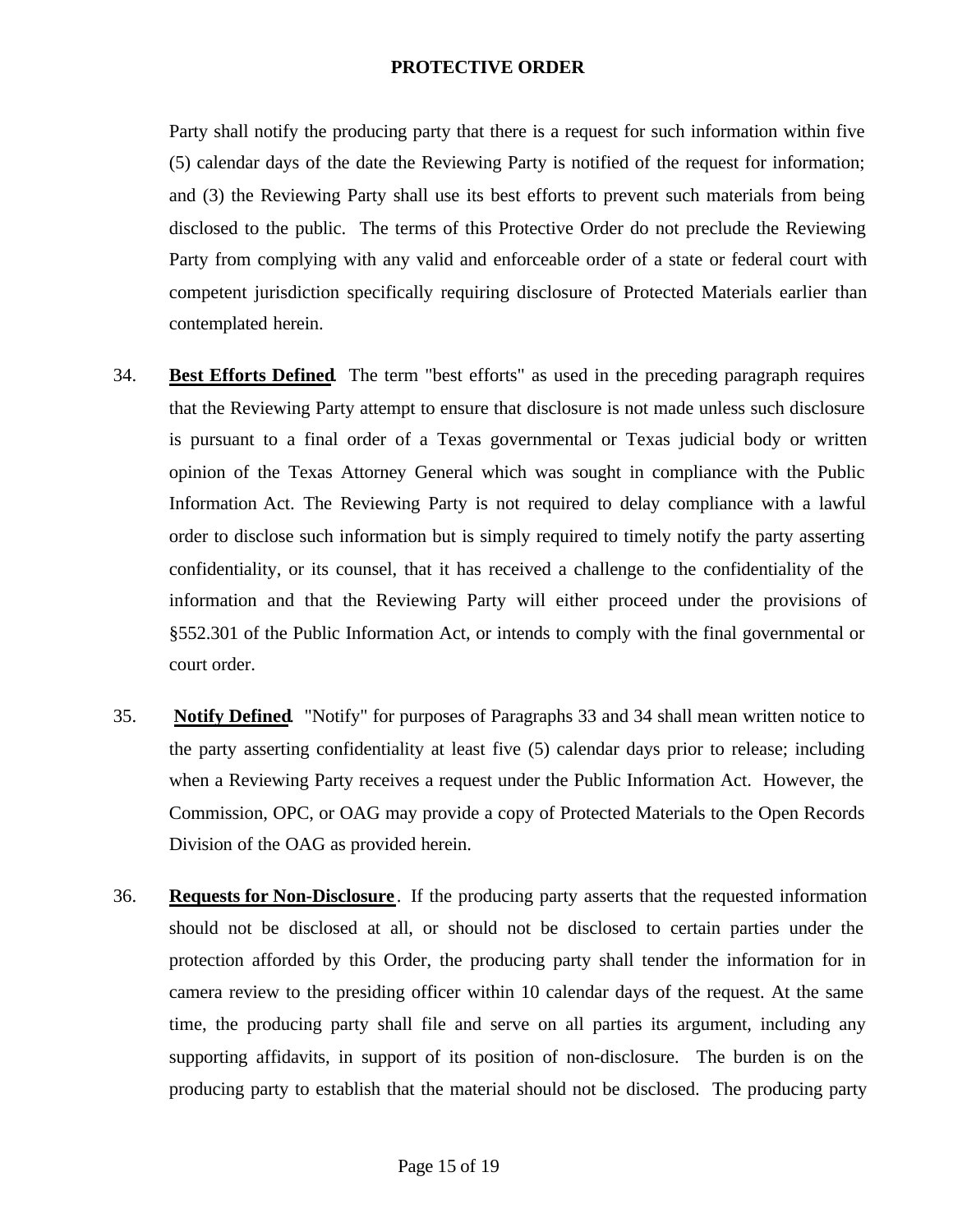shall serve a copy of the information under the classification of Highly Sensitive Protected Material to all parties requesting the information that the producing party has not alleged should be prohibited from reviewing the information.

Parties wishing to respond to the producing party's argument for non-disclosure shall do so within five working days. Responding parties should explain why the information should be disclosed to them, including why disclosure is necessary for a fair adjudication of the case if the material is determined to constitute a trade secret. If the presiding officer finds that the information should be disclosed as Protected Material under the terms of this Protective Order, the presiding officer shall stay the order of disclosure for such period of time as the presiding officer deems necessary to allow the producing party to appeal the ruling to the commission.

- 37. **Sanctions available for Abuse of Designation**. If the presiding officer finds that a producing party unreasonably designated material as protected material or as Highly Sensitive Protected Material, or unreasonably attempted to prevent disclosure pursuant to Paragraph 36, the presiding officer may sanction the producing party pursuant to Procedural Rule 22.161.
- 38. **Modification of Protective Order**. Each party shall have the right to seek changes in this Protective Order as appropriate from the presiding officer.
- 39. **Breach of Protective Order**. In the event of a breach of the provisions of this Protective Order, the producing party, if it sustains its burden of proof required to establish the right to injunctive relief, shall be entitled to an injunction against such breach without any requirements to post bond as a condition of such relief. The producing party shall not be relieved of proof of any element required to establish the right to injunctive relief. In addition to injunctive relief, the producing party shall be entitled to pursue any other form of relief to which it is entitled.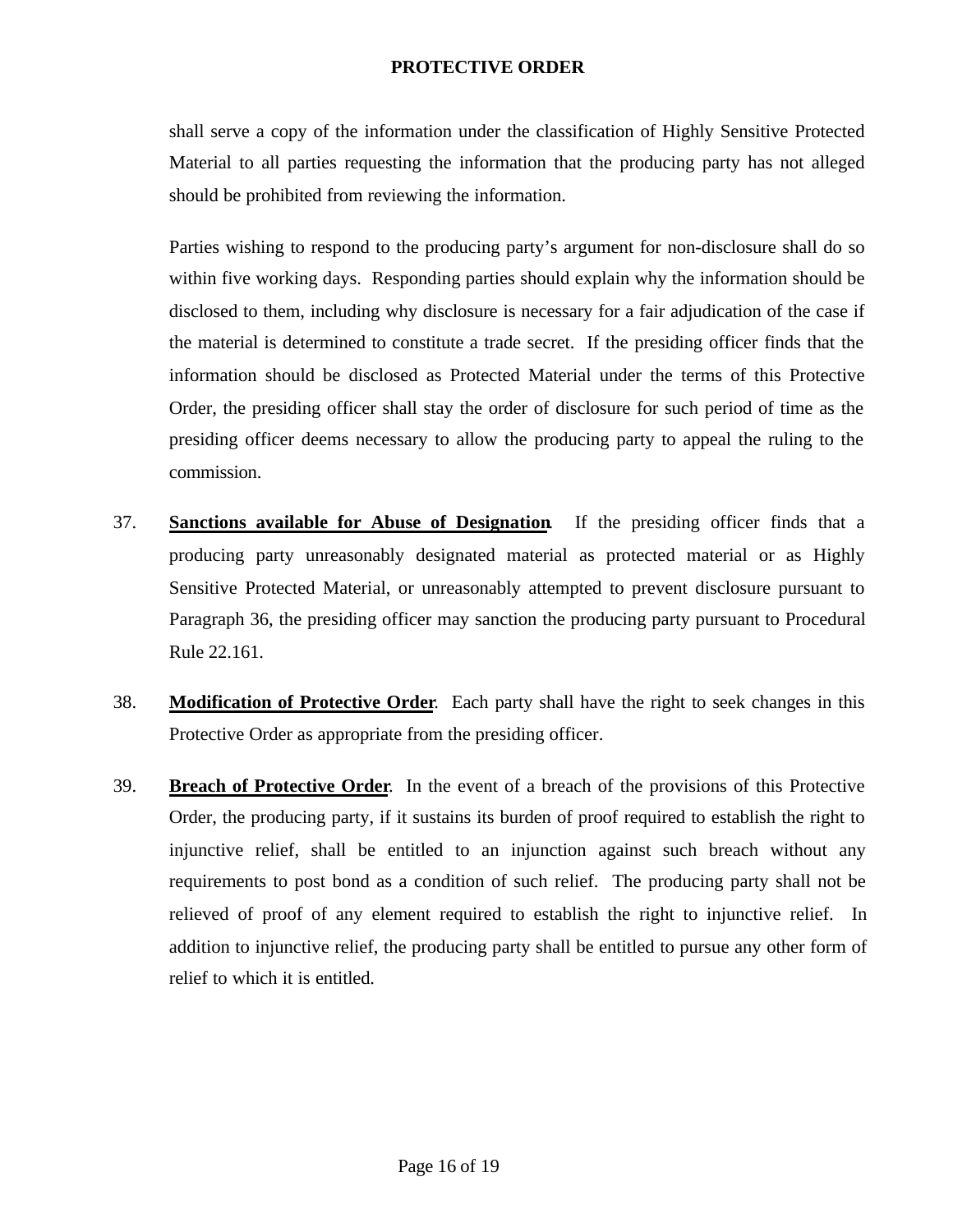**SIGNED AT AUSTIN, TEXAS the \_\_\_\_\_\_ day of August 2000.**

**PUBLIC UTILITY COMMISSION OF TEXAS**

 **PAT WOOD, III, CHAIRMAN**

# **JUDY WALSH, COMMISSIONER**

 **BRETT A. PERLMAN, COMMISSIONER**

\\pucsrvr01\data\puc\_share\21082\stdd\_prot\_ordr\21082prot-order\_adopted.doc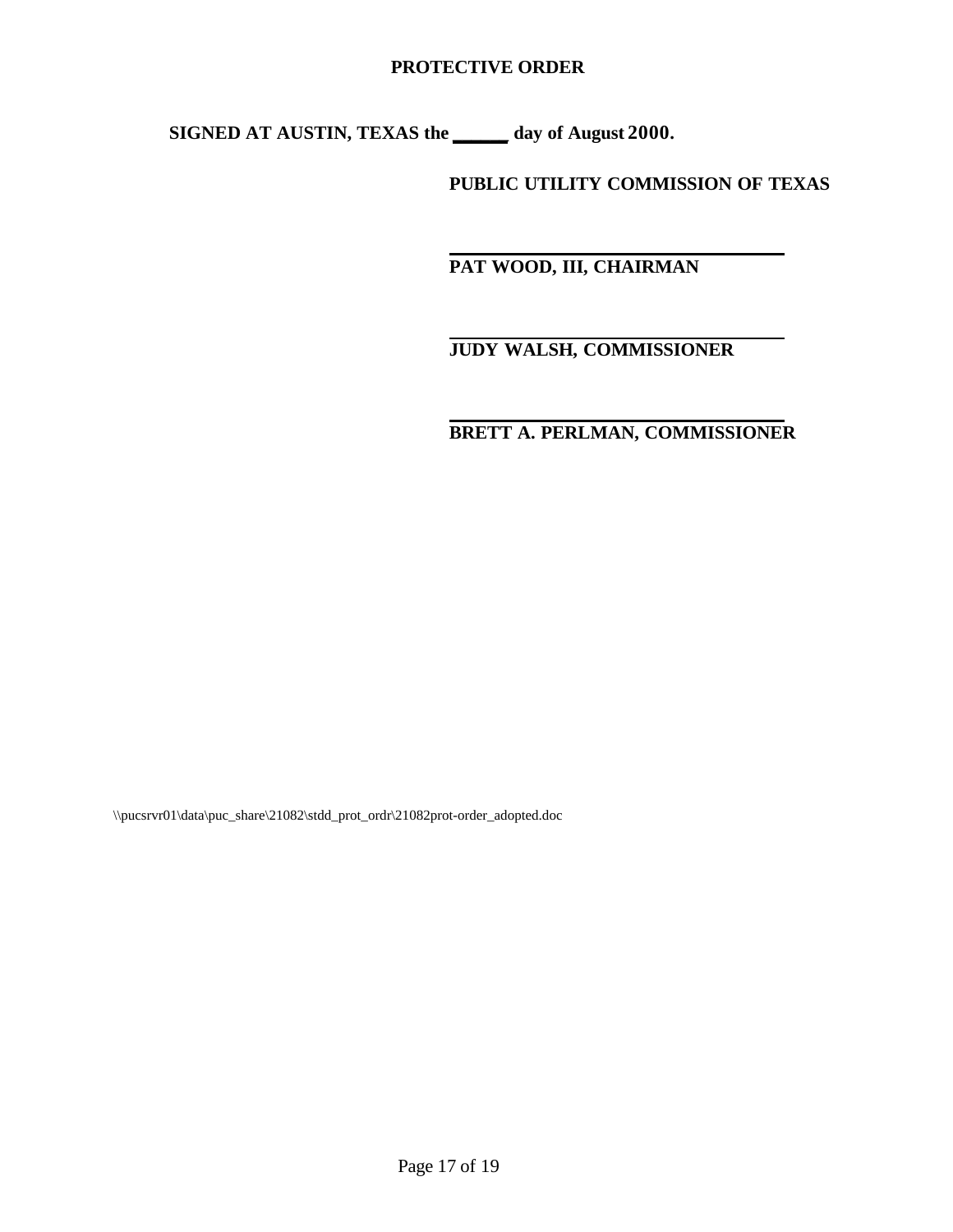# ATTACHMENT A

# Protective Order Certification

I certify my understanding that the Protected Materials are provided to me pursuant to the terms and restrictions of the Protective Order in this docket, and that I have been given a copy of it and have read the Protective Order and agree to be bound by it. I understand that the contents of the Protected Materials, any notes, memoranda, or any other form of information regarding or derived from the Protected Materials shall not be disclosed to anyone other than in accordance with the Protective Order and unless I am an employee of ORA or OPC shall be used only for the purpose of the proceeding in Docket No. [insert number]. I acknowledge that the obligations imposed by this certification are pursuant to such Protective Order. Provided, however, if the information contained in the Protected Materials is obtained from independent public sources, the understanding stated herein shall not apply.

\_\_\_\_\_\_\_\_\_\_\_\_\_\_\_\_\_\_\_\_\_\_\_\_\_\_\_\_\_\_\_\_\_\_ \_\_\_\_\_\_\_\_\_\_\_\_\_\_\_\_\_\_\_\_\_\_\_\_\_\_\_\_\_\_\_\_\_\_

| Signature                            | Party Represented                                                                                     |
|--------------------------------------|-------------------------------------------------------------------------------------------------------|
| <b>Printed Name</b>                  | Date                                                                                                  |
| the Protective Order in this docket. | I certify that I am eligible to have access to Highly Sensitive Protected Material under the terms of |
| Signature                            | Party Represented                                                                                     |
| <b>Printed Name</b>                  | Date                                                                                                  |
|                                      | <b>ATTACHMENT B</b>                                                                                   |